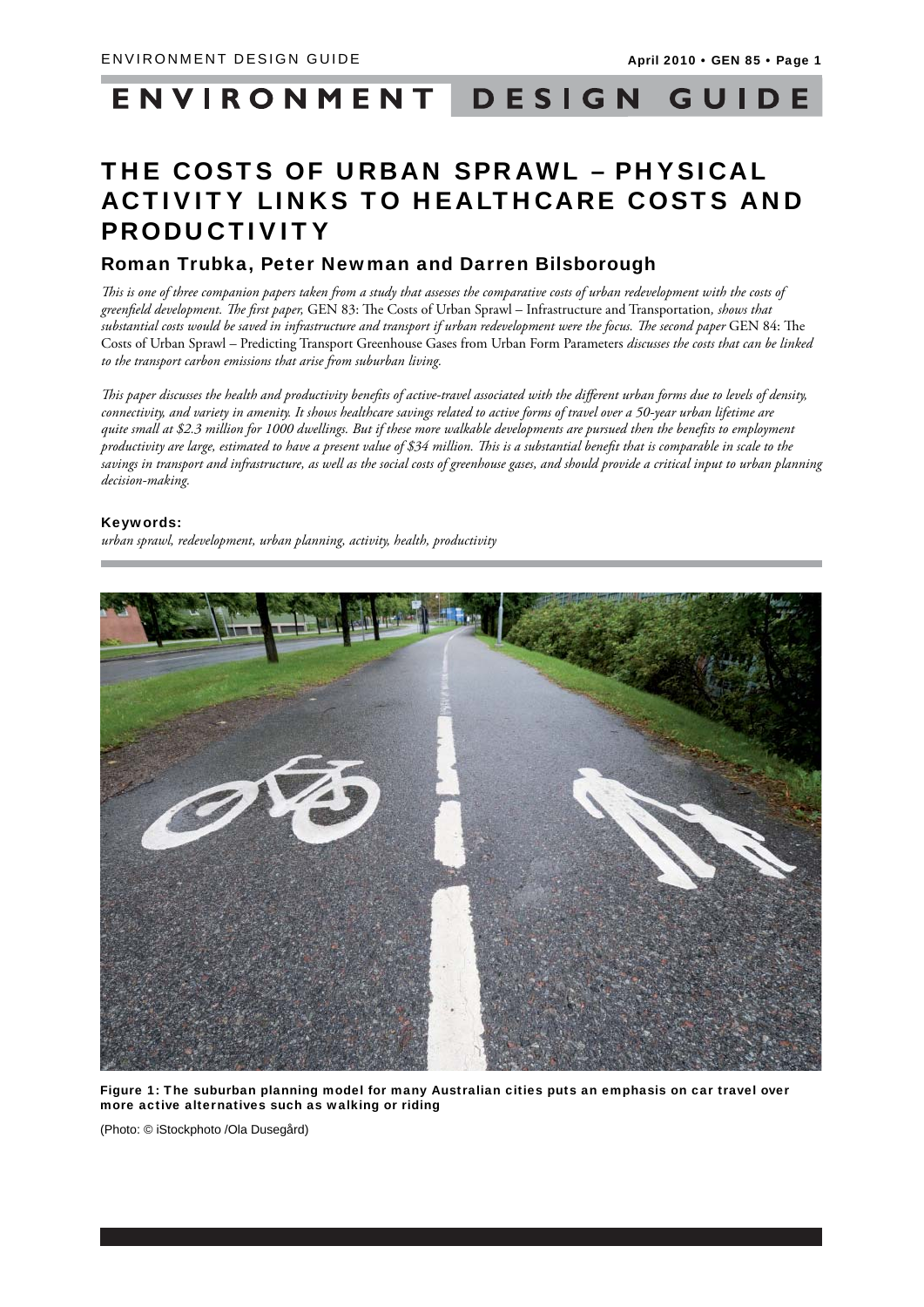## 1.0 INTRODUCTION

Australian cities are under focus as the Federal Government begins to invest in urban infrastructure and questions are raised about the fuel, Greenhouse Gas (GHG) and health impacts of such investment. This paper examines two alternative approaches to urban development: redevelopment in walkable, transit oriented developments and fringe development in conventional low-density car dependent suburbs. Urban redevelopment is based around present urban areas that are already well served by public transport but can also include new developments, so long as transit accessibility, walkability, and density are implemented in the planning and design process. The two development types are set out in detail in the companion paper GEN 83: The Costs of Urban Sprawl – Infrastructure and Transportation.

The companion papers discuss the physical planning costs associated with the different transport and infrastructure requirements and then examine a new area of public policy – GHG emissions. This paper discusses activity-related health and productivity costs. These are the subjects of increasing interest and their economic costs can then be compared with the more traditional costs of physical planning.

## 2.0 HEALTH-RELATED COSTS

Recent years have set the stage for increased interest in the topic of urban forms impact on public health. The view that car-dependency has led to the creation of obesogenic (obesity inducing) environments is now supported by a substantial number of studies and the case is being built for urban planning reform for active lifestyle improvements (Ewing et al. 2003; Frank et al. 2004). Nations have made estimates of healthcare costs as experienced by the burden of inactivity among their populations. For instance it is estimated that 1.5-3.0 per cent of total direct healthcare costs are related to inactivity in developed countries (Oldridge, 2008), however, the economic assessment associating the costs of illness, inactivity, and urban form to an urban planning mindset has yet to been done.

The allotting of more residential zones in greenfield areas is a further commitment to car-dependency and inactive travel but has been the conventional model for residential growth since World War II (Newman and Kenworthy, 1999). The environments that we create, aesthetically and functionally, have profound consequences on our emotional connectivity to the people around us and to our physical settings, affecting both our quality of life and the manner in which we interact with the cities we live in (Frank and Engelke, 2005, Stokols et al., 2003).

In addition to psychological effects, research has also been able to link aspects of the built environment directly to human activity patterns and travel choices for both non-discretionary travel and leisure (Frank and Engelke, 2005). The purpose of this research is to economically quantify the health benefit of refocusing future development to inner city type areas where

transit and active means of travel can make for a healthier population. We have defined an active-travel neighbourhood as one that is conducive to both cycling and walking, which in daily life activities could lead to most able bodied people engaging in at least 30 minutes of active travel per day.

**Walking Cities** – is a term associated with traditional cities built before the era of the tram and train (pre-World War II).

**Transit Cities** – came from the introduction of trams and trains in the late 19th century and saw the creation of walking cities associated with station precincts.

**Auto Cities** – are said to have formed after the war as personalised transport by car became more widespread, allowing people to travel further and faster. (Newman and Kenworthy, 1999)

#### 2.1 Background

A growing body of evidence suggests that neighbourhoods characterised by low density, poor connectivity, and poor access to shops and services, are associated with low levels of walking. Moreover, sprawling areas of low walkability have been linked to obesity and numerous other chronic illnesses (Giles-Corti, 2006, Sturm and Cohen, 2004). Australia now has one of the most obese populations, ranking 21st in the world and third among all English-speaking countries (Forbes, 2007).

## 2.2 Obesity

Between the years 1980 and 2000, obesity levels increased among males (10 per cent) and females (12 per cent) in Australia as measured by a BMI (Body Mass Index) of equal to or greater than  $30\text{kg/m}^2$ 



Figure 2: Obesity (Photo: © iStockphoto / Cheryl Graham)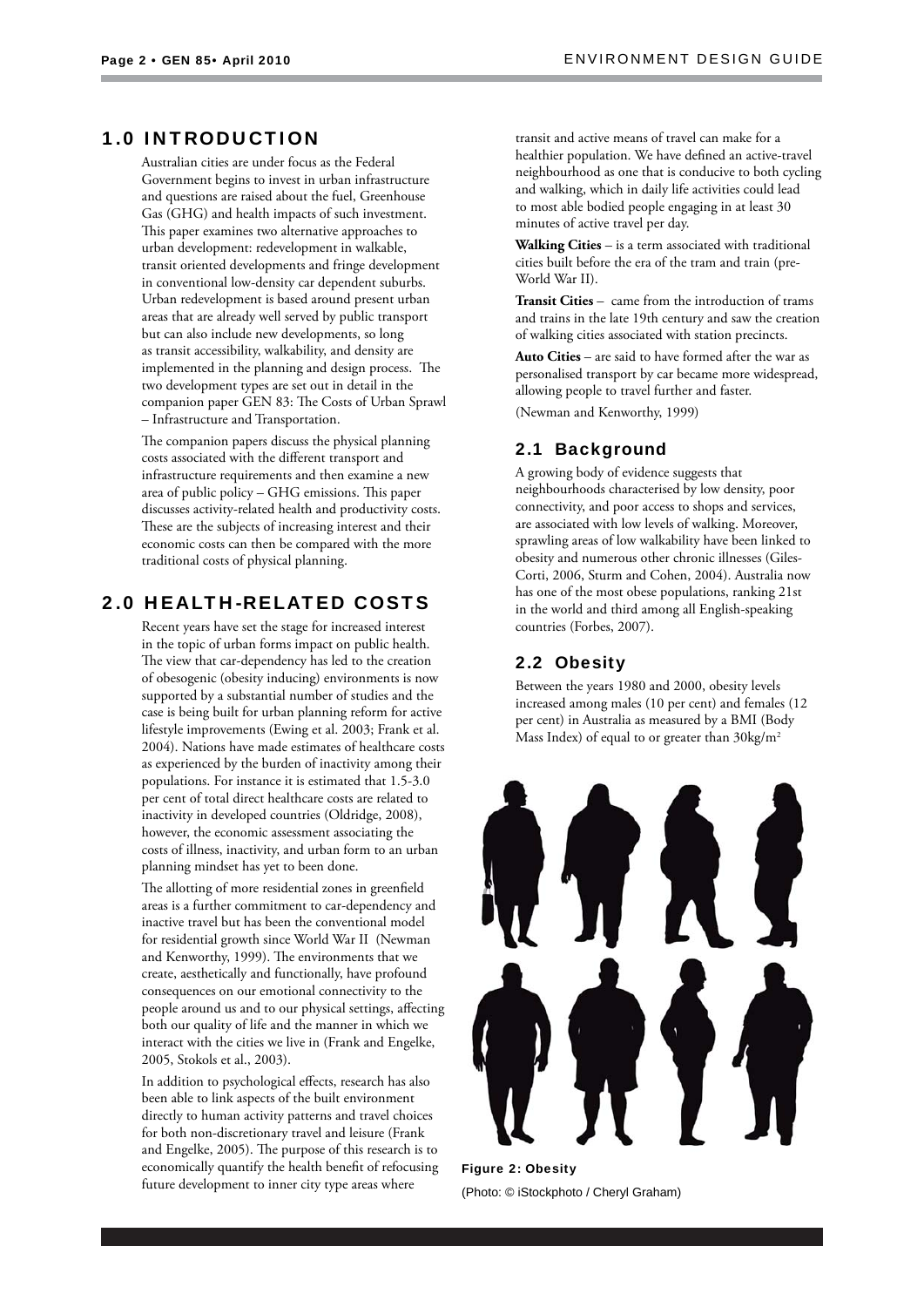(ANZOS, undated). Over the same period, the portion of overweight Australians increased 17.5 per cent for males and 18 per cent for females, measured by a BMI equal to or greater than 25kg/m<sup>2</sup> (ANZOS, undated). Although not all obesity is attributable to urban form, one study has documented that each additional hour spent in a car per day was associated with a six per cent increase in the odds of being obese, while each additional kilometre walked per day was associated with a 4.8 per cent reduction in the odds of being obese (Frank et al. 2006). This can have significant implications, as another study has shown that individuals in the least walkable environments drive the most per day (74kms), while those in the most walkable environments drive the least (43kms) (Frank et al. 2007a).

## 2.3 Other Illnesses

Obesity is not the only link to urban form. Other illnesses and costs to the healthcare system arise from inactivity such as falls, coronary heart disease, type-two diabetes, depression, stroke, colon cancer, and breast cancer on which the economic modelling consultancy Econtech reported a cost of \$1.5 billion to the Australian healthcare system in 2007 (Econtech, 2007). Furthermore, it is stated that about 54.2 per cent of Australian adults were found to be insufficiently active according to National Physical Activity guidelines in the year 2000 (Econtech, 2007). This suggests an opportunity to substantially reduce direct and indirect costs due to inactivity in Australia by facilitating incidental activity with urban planning. A joint American-Canadian study found that residents of more walkable environments are 2.4 times more likely to meet or exceed the recommended minimum levels of moderate activity than people in the most sprawling areas (Frank et al., 2005), further showing the potential for urban planning policy intervention for healthcare savings.

## 2.4 Active Travel

Recent advances in research on urban form have researchers starting to identify and separately measure utilitarian active forms of travel from leisure forms of conveyance to acknowledge that sometimes both are accomplished in the same outing, yet also may be affected differently by certain aspects of urban form. In other words, they record and measure how urban form affects walking for the sake of transportation as distinct from walking for the sake of leisure, then cumulatively measure if there is a net gain or loss in active living in walkable neighbourhoods.

## 2.5 Measuring the Factors

Multidimensional measures of urban sprawl are another advance in urban planning research. They allow for a more objective measure of urban form to be made and thus explain the relationship to travel behaviour with more confidence.

This is done by agglomerating urban features, all of which have been proven to be associated with increased active travel (see companion papers), such as:

- density
- land-use-mix
- proximity
- connectivity

and degree of centring to make indexes for experimental designs

## 2.6 Making Positive Change

In their research Newman and Kenworthy (1999) found that 35 people and jobs per hectare was the threshold density for decreased auto dependence and beyond that, travel by car lessens and active travel and transit use begin to increase. This measure will depend on the degree of transit service provided and the walkability of the design. Other research, such as that by Sturm and Cohen, has closely linked overall physical health to urban density. They found that a difference in their sprawl index of 100 points, which would be the difference between Riverside in California, which is very sprawled, and Boston, Massachusetts, which is characterised by a low level of sprawl, was associated with 200 fewer chronic illnesses per 1000 persons (Sturm and Cohen, 2004).

All this implies that a step towards designing our cities around active transport instead of the automobile can have some profound effects on physical health and possibly mental health. As a result, an increase in discretional and non-discretional active transport has the potential to identifiably benefit social capital and public health while saving the healthcare system considerable money. This paper attempts to quantify this potential benefit for the Australian context.

## 2.7 Data and Method for Healthcare Cost Calculation

The calculation method selected for use in this research is best described as a cost-of-illness approach to economically appraising the health impacts of urban form. Other methods exist such as a Years-of-Life-Lost (YLL) approach or agreeing on a standard value of a 'statistical life;' however, the cost-of-illness approach worked best with the available information and allows for the fewest assumptions to be made.

In the process of the economic assessment, information was drawn upon from two separate areas of study, being the cost of inactivity in Australia and the variation in active travel among cities of differing urban form. The overall calculation is done in a series of parts, starting with a top-down approach to place a value on an hour of moderate-intensity activity per person. Next, the hourly per person savings estimate is attributed to an expected increase in activity levels characteristic of active travel neighbourhoods, and finally, the healthcare savings for the development of a high-density, mixeduse development of 1000 dwellings is calculated.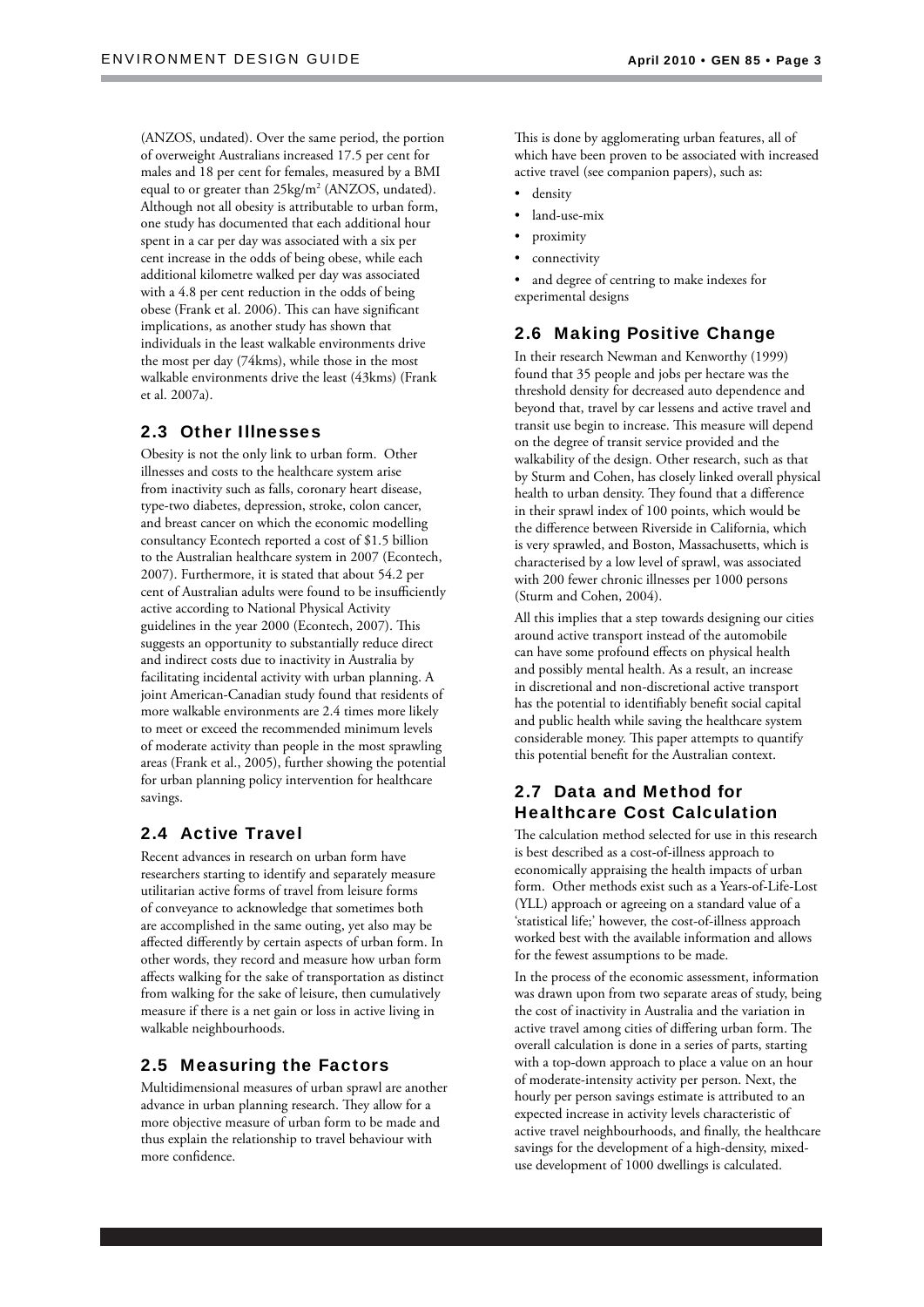#### 2.7.1 Identifying the Value of Physical Activity in Australia

#### **Direct Inactivity Costs**

In 2007, the Australian government-owned Medibank Private health fund contracted Econtech to produce a report on the direct inactivity costs of Australian adults. This value was estimated at \$1.5 billion and included the following seven illnesses: falls, coronary heart disease, type-two diabetes, depression, stroke, colon cancer, and breast cancer (Econtech, 2007). An adult was defined as anyone of the age 18 and over and the value represented the potential savings that could be achieved if more adults became sufficiently active. Their report quoted the 2000 National Physical Activity Survey in stating that 54.2 per cent of Australia's adult population is not getting enough physical activity to remain healthy. Using this figure and assuming that the \$1.5 billion estimate can be applied to the inactive portion of the adult population, an overall value of \$2.8 billion was estimated for the physical-activity related component of health for all Australian adults.

#### **Indirect inactivity costs**

Indirect costs such as losses due to early death or extra sickness that can be related to lack of exercise are more difficult to calculate because of the complexity of the assumptions required. Health Canada's Economic Burden of Illness (1993) assigns an overall ratio to its economic health assessments that approximates indirect costs at 54.3 per cent of the total cost of illness. This approach takes into account productivity losses due to mortality and short and long-term disability. Using this ratio would estimate Australia's indirect cost of inactivity at \$1.78 billion , the total cost of inactivity at \$3.82 billion , and the total value of all Australian adults meeting recommended activity levels at \$6.1 billion.

The best Australian estimate of the indirect health costs for inactivity was from Australia's National Public Health Partnership (ANPHP) which estimates that indirect costs would more than double direct costs but provides no numerical value (Bauman et al. 2002). To be conservative and simply say that indirect costs would amount to double the value of direct costs would produce an estimate of \$3 billion. Using this estimate would translate into a total cost of \$4.5 billion due to inactivity and a total value for all Australian adults of \$8.3 billion.

For the purpose of this calculation the Canadian ratio was used, providing the figure of \$6.1 billion for the total health value of activity among Australian adults in determining the estimate for the healthcare savings of active travel neighbourhoods. This was chosen as the ANPHP's indirect-cost estimate mention above lacks sufficient detail.

#### 2.7.2 Demographic Information

The population of Australia is roughly 21 million people (ABS, 2007). The cost of inactivity in Australia, however, was determined for the ages 18 and over. This had to be taken into account when calculating a

value for each hour of moderate-intensity activity for the Australian adult population. According to data provided by the Australian Bureau of Statistics, 73.3 per cent, or 15.4 million people, fall within this age group (ABS, 2006).

Furthermore, there is an average of 2.5 people living in each household in 2003-04 (ABS, 2007). With 73.3 per cent of Australia's population over the age of 17, it was estimated that each household contains an average of 1.83 persons within this age group. This figure is used in the overall calculation to determine the healthrelated savings in developing 1000 dwellings as inner city type developments.

#### 2.7.3 Recommended Minimum Activity Levels and Associated Savings

The National Physical Activity Guidelines for Australians recommends that one should engage in 30 minutes of moderate-intensity physical activity a day over at least five sessions per week to be considered physically active. These 2.5 hours per week can be met by walking 15 minutes to and from the bus during a standard workweek, or more generally by engaging in more active travel. This is the criterion on which the costs of inactivity are based. It is assumed that any increase in moderate activity is associated with a proportional decrease in health costs. In other words, it assumes that if the Australian adults that currently are insufficiently active begin to increase their activity levels by 50 per cent of the required amount, then a cost reduction of 50 per cent would be experienced. Furthermore it is assumed that if the entire adult population became sufficiently active according to National Physical Activity guidelines, then the costs of inactivity would be averted.

By knowing the adult population of Australia , the minimum recommended activity levels , and the estimated value of those activity levels being met by all adults , a value of \$3.02 was then determined for each hour that an individual engages in moderate physical activity. The calculation does not account for varying proportions of inactive people by specific region or state. The usefulness of the economic impact estimate is in its versatility in calculating the value of active lifestyles in urban settings, not in making specific economic assessments of specific neighbourhoods or demographics.

#### 2.7.4 Estimated Activity Increase in Active Travel Neighbourhoods

Keeping in mind that the goal of the tool was to monetise the benefits of developing an area that is well suited for active travel, it was important to quantify the health benefits that both cycling and walking could have as people convert to them and away from car dependency. However, studies that objectively measure physical activity with objectively measured urban form have focused on walking for active transport. Cyclingspecific data correlated with objectively measured urban form could not be found. Information on walking, conversely, was more readily available and the assumption had to be made that the two would vary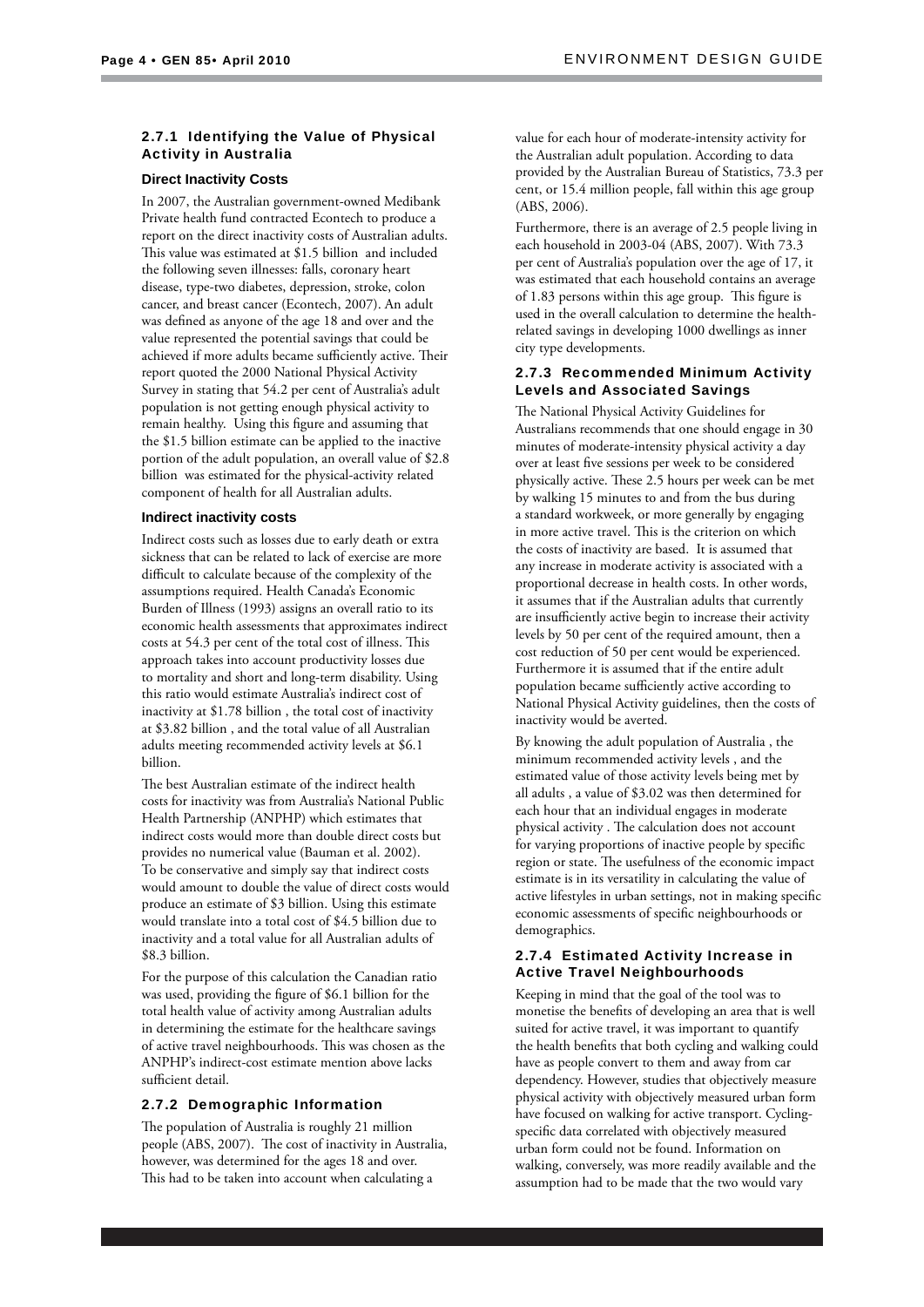proportionally as functions of an area's suitability for active travel.

Research by the US organisation Active Living Research has shown that residents of more walkable areas spend about 30 minutes more per week (20 per cent of the recommended amount) on walking trips than residents in sprawling areas (Active Living Research, 2005). Another study conducted by findings from SMARTRAQ in the US found that 19 per cent more people are likely to meet or exceed the recommended minimum activity quota of 2.5 hours per week (or 130 hrs per year) in highly walkable areas than people in the most sprawling neighbourhoods (Frank et al., 2005). Total potential health-related savings were then calculated using the logic that if 19 per cent more of the total resident population meets the National Physical Activity's minimum recommended level of moderate activity per week in active travel neighbourhoods, then one could expect a 19 per cent discount in inactivity-related health costs.

The annual difference in cumulative time spent walking between active travel and sprawling neighbourhoods was then calculated as 19 per cent x 1000 dwellings x 1.8325 adults per dwelling x 130 hours per year per person, resulting in 45,263 hours. It should be known that this figure is not an estimated difference in total hours of activity between sprawling and walkable neighbourhoods, simply an estimated difference in minimum activity level hours of walking between the two types of developments. It does not include hours that exceed the minimum recommended levels, nor does it include time spent on other recreational or nondiscretional forms of activity.

As mentioned before, similar data for cycling was not available so it had to be calculated a little differently. Socialdata Australia provides some data on travel mode distributions among various Western Australian suburbs. A weighted average of bicycle trips as a proportion of walking trips was calculated and determined to be roughly 21 per cent (Socialdata Australia, 2008). Assuming that cycling levels remain proportionate to walking levels and that their average trip duration is approximately the same (Newman and Kenworthy, 1999), the increase in annual hours of cycling for transport in urban redevelopment of 1000 dwellings over a greenfield one was worked out to be 9,505 hours (21 per cent of 45,263). Since the National Physical Activity's guidelines do not distinguish between types of physical activity and simply recommend 'moderate-intensity activity,' it was also assumed that walking and cycling for transportation share the same level of benefit.

#### 2.7.5 An Economic Impact Estimate on Healthcare Costs

The estimated savings benefit due to increased physical activity levels in an active travel neighbourhood was calculated for a development of 1000 dwellings:

**Walking at** 45,263 hours x \$3.02/hr = \$136,694 **Cycling at** 9,505 hours x \$3.02/hr = \$28,706.

**Total** \$164,399

Thus, the savings in public health due to an active travel neighbourhood of 1000 dwellings is estimated to be \$164,400 per year or \$164 per dwelling.

#### 2.7.6 Discounting

When discounting recurring savings such as these there are a few timelines that one could consider, such as using the turnover period for a development, the average life expectancy for an Australian, the average life expectancy of a development, or one could even discount the annual savings as perpetuities if making the assumption that the property will remain zoned for residential use indefinitely. The decision was made to use a period of 50 years, which is considered the minimum duration for which a residential building would be erected for. It is assumed that after 50 years the decision of if and how to redevelop the piece of land will be made once again.

In addition to deciding on the number of years over which to discount the annual savings, a discount rate of three per cent was chosen to reflect Australia's average annual rate of inflation (Reserve Bank of Australia, 2007). A higher discount rate could have been used, however, since the figure represents a savings benefit and not an investment with associated risk, three per cent was considered suitable. Conversely, a lower rate could have been used or future figures adjusted if other technological or medical considerations could be foreseen, but the calculation assumes treatments for the associated illnesses will remain constant.

The final calculation after the aforementioned considerations estimates the present value of the economic health benefits of an active-travel development of 1000 dwellings at \$4,229,950. This figure reflects the incremental economic health savings of developing 1000 residential dwellings if deciding to redevelop inner-city type areas as active-travel neighbourhoods as opposed to further expanding into greenfield areas. This is a small figure compared to the transport and infrastructure costs over 50 years and even compared to the social costs of GHG emissions. Thus health-related productivity also needs to be considered.

## 3.0 THE ACTIVITY – EMPLOYMENT PRODUCTIVITY LINK

While there exists one body of research investigating the link between urban form and activity levels and health, there exists another body of research exploring the impacts of physical activity on workplace productivity. As yet, we are unaware of any studies that directly tie urban form characteristics to employment productivity via the physical activity link, but it does not require a stretch of the imagination to see that such a link could exist. This section pursues this avenue of thought, arguing that active-travel neighbourhoods are likely to have a workplace productivity benefit that is distinct from any potential healthcare savings. The estimated economic impact on productivity will assume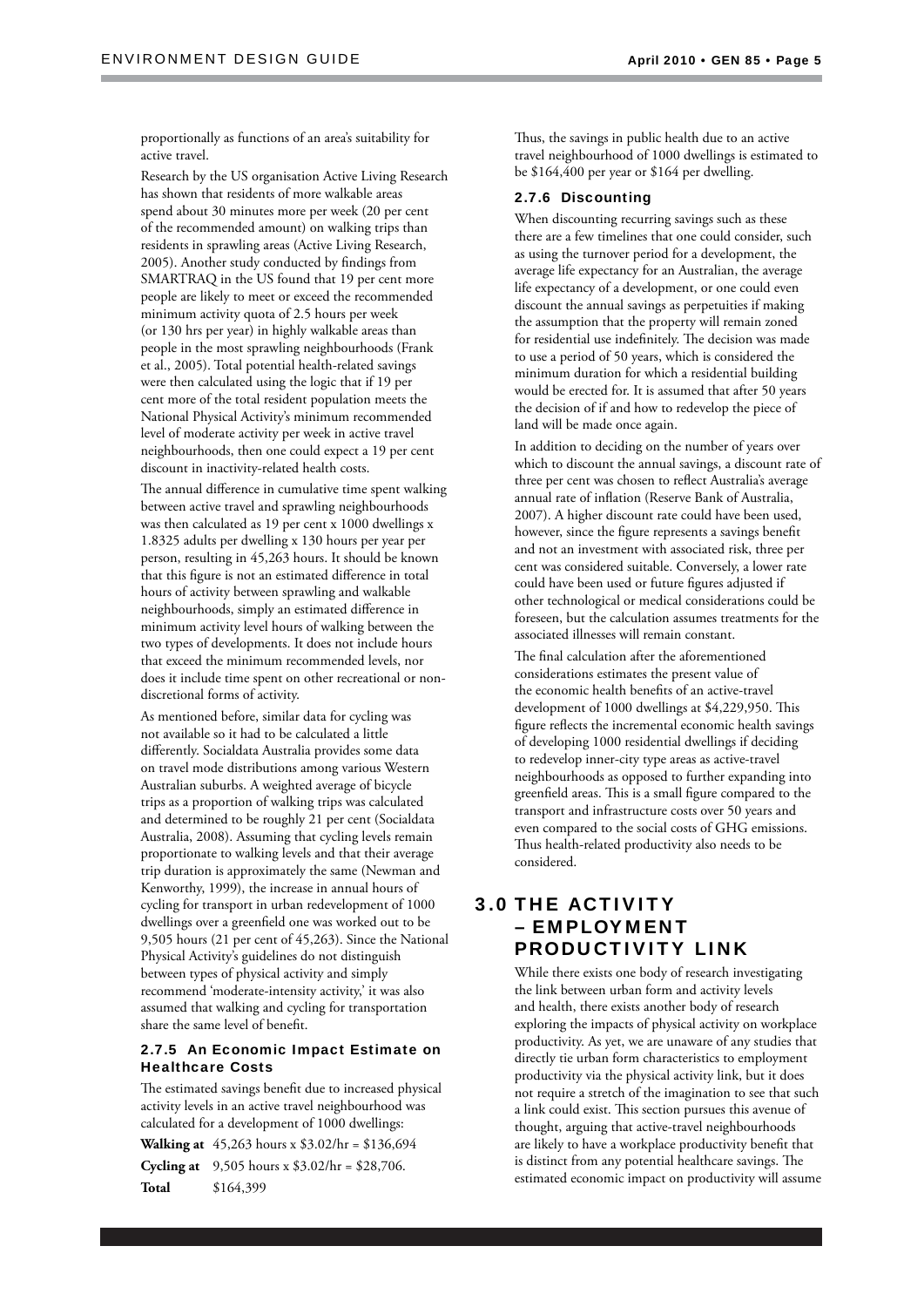the same scenario as with the activity-related healthcare costs: that the impact is from a development of 1000 dwellings with average occupancies of 1.83 adults over the age of 17 per household.

## 3.1 Background

The majority of empirical studies relating exercise to workplace productivity have been focussed on workplace fitness and wellness programs. The rationale behind their introduction by firms is that if their employees are healthier, this may result in fewer sick days being taken (presenteeism), better productivity on the job, and better employee relationships (Pronk et al., 2004). Furthermore, in the USA for example, firms can expect greater savings in medical insurance expenditure if their employees are healthier (Proper et al., 2002) and can simultaneously improve their corporate image (Aldana and Pronk, 2001). In the US, the percentage of worksites offering health programs and facilities increased from 22 per cent to 42 per cent between 1985 and 1992 (Wattles and Harris, 2003). In Canada, this number grew from 44 per cent in 1996 to 64 per cent in 2004 (Chenoweth, 2007).

The majority of empirical works examining the physical activity/employment productivity relationship do so by employing an experimental design that involves measuring the effects of worksite wellness programs on productivity-augmenting issues such as absenteeism, presenteeism, stress levels, job satisfaction, and job turnover. This is typically accomplished by conducting longitudinal studies involving intervention and control groups where pre and post intervention physiological and mental criteria can be assessed. For the purpose of these experiments, data on absenteeism can with relative ease be retrieved from human resources departments within firms; however, measuring employee job performance tends to be more challenging. Studies typically turn to the World Health Organisation's Health and Work Performance Questionnaire (HPQ), which is a self-report instrument designed to help organisations estimate the employee health costs associated with absenteeism, job performance and work-related accidents and injuries (Kessler, et al., 2003). Although self-report surveys such as this are prone to bias, the HPQ has been reconciled with employer archives on employee performance and good concordance has been found.

Given the difficulties of quantifying the effects of physical activity on employee performance, it is not surprising that these programs have not been economically justified in any rigorous or detailed manner. Some of these difficulties include (but are not limited to):

- clearly understanding who is being impacted by the programs and the respective values of their time (i.e. a CEO missing a day of work is likely to have greater financial repercussions than a lower-level office clerk)
- being able to predict the participation levels of programs
- aggregated results obscure whether the employees participating in workplace initiates are the ones standing to benefit the most
- designing programs well enough to keep participant interest long enough for health benefits to be experienced
- understanding how improved health may benefit employees who work in teams differently from those who typically work alone
- understanding how the varied impact of one employee's absence over another's may affect the flow of output in an organisation (due to the ability of others to act in the role in their absence)

Despite these measurement challenges, larger employers have been opting to provide these facilities and programs for altruistic purposes, to demonstrate good corporate citizenship, and to improve employee well-being rather than solely for pecuniary purposes (Shephard, 1992).

## 3.2 The Opportunity for Planning

#### **Fitness programs in workplaces**

The choice for firms to invest in workplace fitness programs and facilities may be one justified or partially justified on imprecise calculations, but for many smaller firms the whole concept is simply financially unrealistic. In Australia, small businesses (defined as employing fewer than 20 workers) represented 97 per cent of private firms and nearly 50 per cent of employment in 2000-2001 (ABS, 2001). In the US, 50 per cent of companies with over 750 employees offer health programs, yet this number drops to 38 per cent in those employing between 250 and 749 employees and drops a further five per cent in those employing fewer than 49 (Chenoweth, 2007). If similar health benefits can be accomplished through urban design efforts, those particularly geared towards increasing incidental travel by way of walking or cycling, it is logical to see how planning policy can thus influence the economic productivity of cities, which are inclusive of companies of all sizes. In this way, health policy and community-scale urban planning may currently be missing opportunities to effectively improve health and productivity simultaneously and across multiple sectors (Yancey et al., 2007). This is of striking importance because once communities are built, it becomes extremely difficult to reconfigure them and many opportunities may be lost.

#### **Benefi ts**

Berger et al. (2001) do well to put things into perspective when they argue that a firm's investment in workers extends beyond that of wages to include other things that affect performance and tenure, such as health. Furthermore, they argue that health can be viewed as a commodity that gets "used up" and that employees manage their time so that it gets produced and consumed. In this sense, just as worksite wellness programs can be viewed as investments in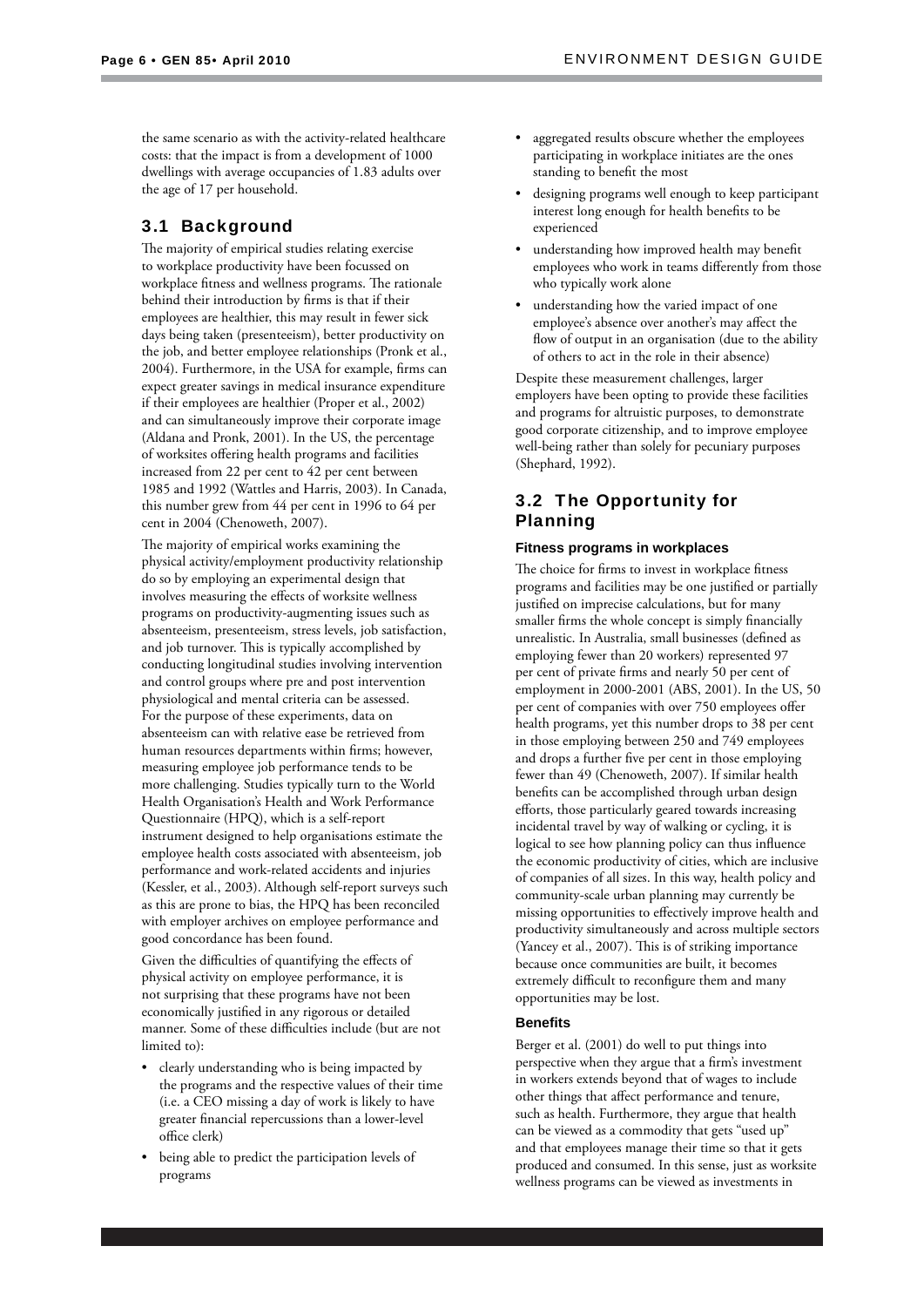| <b>Author</b>                    | <b>Results</b>            | <b>Company/Occupation</b>         |
|----------------------------------|---------------------------|-----------------------------------|
| <b>On-the-job Productivity</b>   |                           |                                   |
| Cox et al. (1981)                | 2.7% gain over controls   | Canada Life                       |
| Feigin et al. (1960)             | 4% increase               | <b>Electrical Assembly</b>        |
| Health and Welfare Canada (1976) | 4% gain                   | Office workers                    |
| Kmuzoz (1975)                    | 4-10% higher productivity | Worker-athletes                   |
| Pravosudov (1978)                | 2-5% to 10-15% gain       | Industrial work                   |
| Zoltik et al. (1990)             | 5.6% gain                 | Pentagon                          |
| Absenteeism                      |                           |                                   |
| Bertera (1990)                   | 0.5 days/yr decrease      | Blue-collar chemical              |
| Blair et al. (1986)              | 1.25 days/yr decrease     | Dallas School Board               |
| Bowne et al. (1984)              | 0.8 days/yr decrease      | <b>Prudential Assurance</b>       |
| Garson (1977)                    | 2.1 days/yr decrease      | Metropolitan Life                 |
| Mealey (1979)                    | 1.4 days/yr decrease      | Police                            |
| Montgomery and Byrne (1988)      | 0.6 days/yr decrease      |                                   |
| Pravosudov (1978)                | 4 days/yr decrease        | Russian industries                |
| Terborg (1986)                   | 2.8 days/yr decrease      | <b>Batelle Memorial Institute</b> |
| Zoltick et al. (1990)            | 0.2 days/yr decrease      | Pentagon                          |
|                                  |                           |                                   |

Table 1: Influence of Employee Fitness programs on Productivity and Absenteeism

(Source: Shephard, 1992)

'replenishing' employee health, a company's choice of location can be viewed as a similar type of investment if it is a comparatively healthier environment and better supports employee wellbeing. In their study on the effects of an employee fitness program on reduced absenteeism, Lechner and Vries (1997) conclude that a significant decline in sick days only occurs for those who participate in the programs at least once per week,



(Photo: © iStockphoto / Dan Tero)

which is the threshold that they used to distinguish between "high" and "low" participation. Whilst elevating and maintaining employee participation in these programs could prove to be a challenge, an urban form that allows or even incentivises employees to travel by physically active modes would conceivably be much more effective by getting larger volumes of people more active and sustaining this activity level over longer periods of time.

## 3.3 The Empirical Productivity Evidence

Keeping with some of the assumptions made in the calculation of the activity-related health care benefits and sourcing some empirically estimated productivity benefits from existing studies, we can make some rough estimates of how active-travel has an economic impact on employee productivity through urban form. For the sake of simplicity, we will focus on benefits as they relate to absenteeism and on-the-job productivity – the two most common empirically studied effects. Mills et al. (2007) found that after a 12-month interventioncontrol study on a multinational corporation, the intervention group benefited from 4.3 fewer absentee days per person and an on-the-job productivity increase of 10.4 per cent. Similarly, Lechner et al. (1997) in their longitudinal pre-test/post-test study found that fitness program participants experienced a decline of 4.8 sick days with a sample consisting of employees in the police force, the chemical industry, and in banking. Furthermore, Sheppard (1992) provides a critical analysis of worksite fitness programs and generates **Figure 3: Productivity**<br>a table summarising the results from a number of a table summarising the results from a number of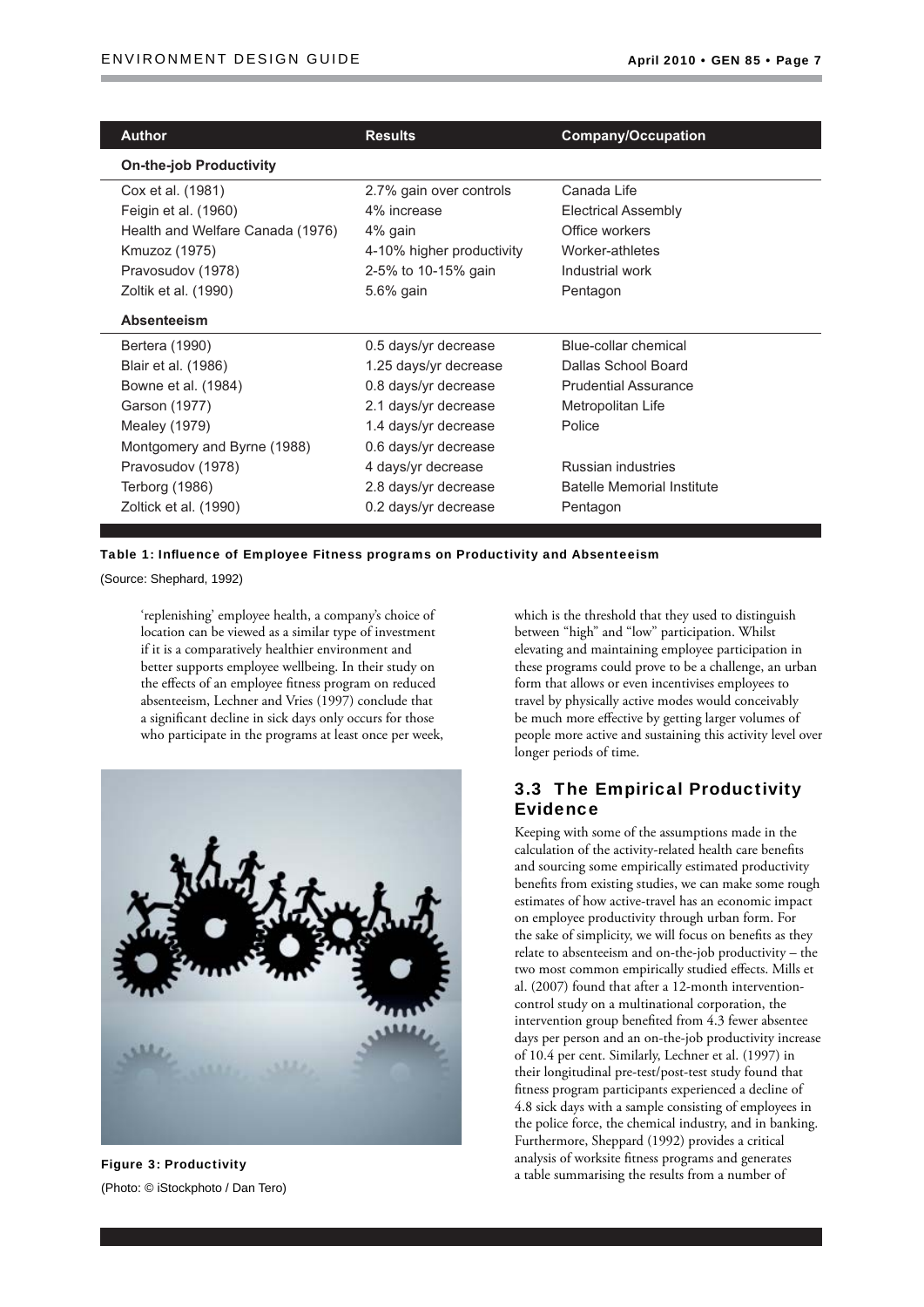reviewed studies. Table 1 displays several results from the Sheppard (1992) study, with results selected on the basis that absenteeism is reported in 'days' gained or lost and on-the-job productivity is reported as a proportional increase.

## 3.4 An Economic Impact Estimate on Productivity

For the sake of this calculation, for increased activity we will assume a 6.2 per cent on-the-job productivity increase and for absenteeism, we will assume that more active employees benefit from 2.1 fewer sick days, both of which represent averages of the surveyed results. We adopt the neoclassical assumption that employees are remunerated according to the marginal contribution of labour and thus use the Australian weekly earnings average of \$1165.40 as the baseline level of productivity. Furthermore, in congruence with the activity-related healthcare savings we will carry out the calculation for a 1000-dwelling development, each inhabited by an average of 1.83 adults of age 18 or over.

Keeping with these assumptions and carrying out the necessary calculations suggests that the productivity benefit due to a reduction in absenteeism would accrue to an annual average of \$489.47 per person, with an additional \$3,468.23 per person in benefit due to improved presenteeism. For an active-travel development of 1000 dwellings where 19 per cent more of the population meets their minimum physical activity requirements, these values surge to \$170,420 and \$1,207,550 per annum respectively, with a total annual health benefit of \$1,377,970. After discounting over 50-year time spans at rates of three per cent, these values translate to \$4,384,900 and \$31,070,000 for absenteeism and presenteeism respectively, totalling \$35,454,900 for the productivity-related health benefits. These are substantial cost savings.

## 3.5 Other Sources of **Productivity-Related Benefits**

The possible benefits suggested here are not trivial and are now possible to be considered and weighted along with other quantifiable costs and benefits of planning. The productivity effect of active travel urban form was calculated here as a function of a reduction in workdays lost due to illness, stress, or waning workplace satisfaction (absenteeism) and of the increased ability for employees to focus on tasks and maintain focus for longer periods of time (presenteeism or on-the-job productivity).

The effects of increased daily activity levels on productivity are not limited to these two benefits, however, outside of them the empirical evidence and causal links are too inadequately explored to justify their inclusion in a quantitative economic estimate. Some of these additional productivity benefits for example may include improved employee relationships, which may enhance synergies within group settings, and lower employee turnover, which may reduce hiring and training costs.

## 4.0 DISCUSSION OF HEALTH AND PRODUCTIVITY **BENEFITS**

The process undertaken for economically assessing the health impacts of urban form utilised a 'cost of illness approach', while the productivity benefits were estimated by a bottom-up accounting method. What the data collection endeavour for these calculations revealed was the scarcity of objective data available, more particularly with an Australian context, and the complexity of the subject matters at hand.

A noteworthy limitation of the analysis is the assumption that 19 per cent more of the population meets their minimum daily activity requirements in walkable as opposed to non-walkable neighbourhoods. The findings reported in the study by Frank et al.  $(2005)$ , from which this figure was sourced, are only reported in relation to the minimum activity threshold. Thus, we have no way to account for increased activity levels among the inactive population that may experience increased activity levels but not enough to surpass the threshold, and the sufficiently active population that may become increasingly active in a highly walkable neighbourhood. Furthermore, since marginal activity increases are likely to benefit the insufficiently active more than the already sufficiently active, we could expect potentially greater financial benefit from increased activity among sedentary individuals. This kind of disaggregation in the effect of walkable neighbourhoods on activity levels among residents would allow a more detailed estimate and likely increase the estimated value as well. Unfortunately, to the author's knowledge such empirical works have not been carried out to date.

It is also worth discussing that critics of the view that urban form affects health and levels of activity commonly refer to neighbourhood selection as the reason for measured differences among communities of varying walkability. They argue that those living in walkable areas choose to do so because they desire an environment conducive to active transport and would be active regardless of where they lived. A study by Frank et al. (2007) does support this to some extent, revealing that environment strongly influences active travel among individuals who prefer more walkable neighbourhoods, but those who prefer car-dependant environments are affected to a lesser extent. A quasilongitudinal study by Handy et al. (2005), on the other hand, found that over the period of one year after a move to a more walkable neighbourhood, travel behaviours began to change more significantly in their sample population. This may suggest that as people have become accustomed to car-dependant lifestyles, they can also re-adjust over time and adopt healthier transportation habits. There are a number of other considerations that could also be taken into account which suggest that in some instances the economic estimates for the productivity benefits could be undervalued. Sections 4.1 and 4.2 will pursue some of these considerations further.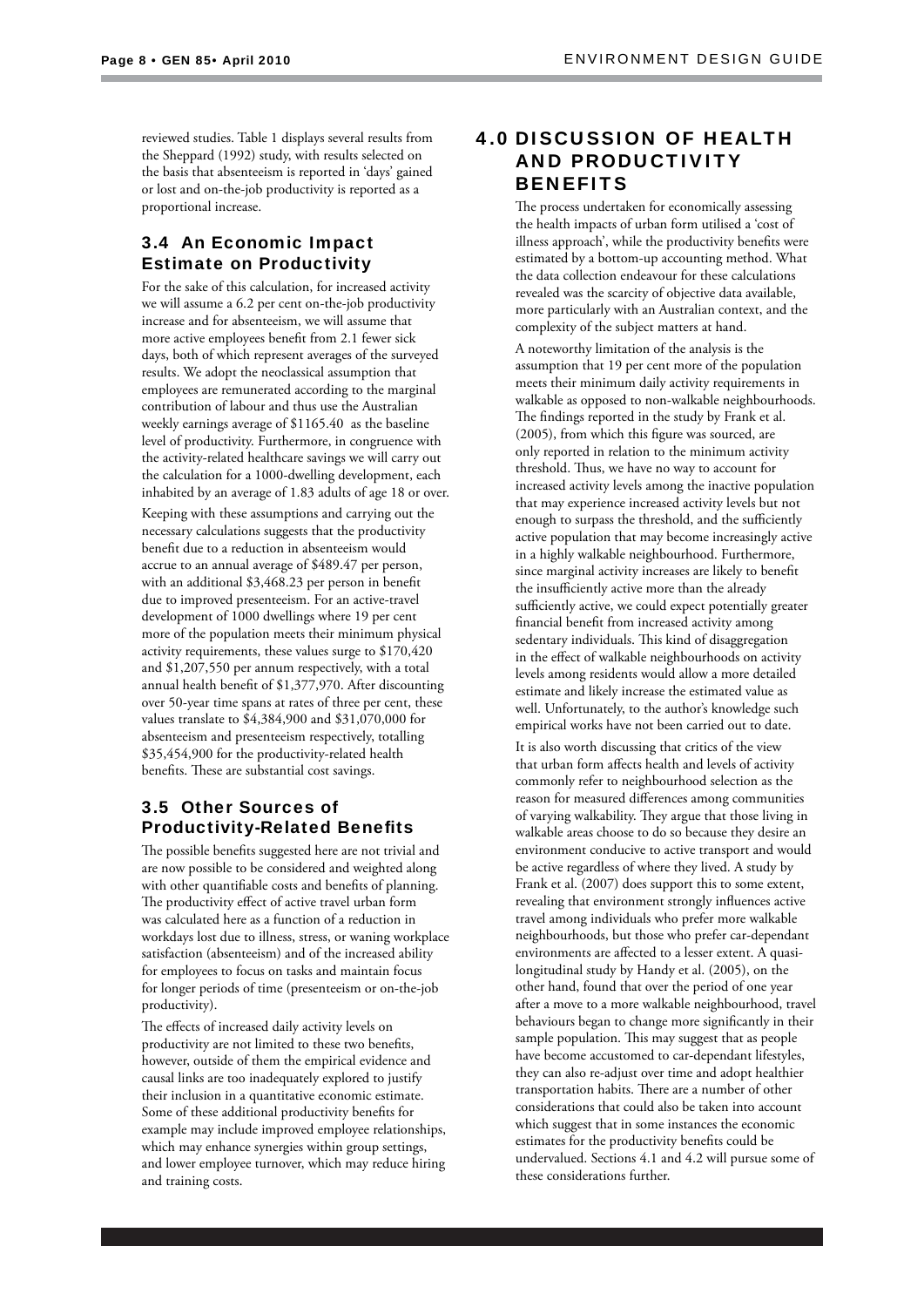#### 4.1 International Comparison

The studies reporting empirically measured differences between activity levels were based on US cities and these findings may or may not hold in other countries such as Australia for cultural and/or other reasons. If studies of similar design had been conducted in Australia, that information could have been used instead; however, the differences between the two countries, given the subject matter, are not vast (Newman and Kenworthy 1999). For Seattle and Perth, for instance, it is documented that cycling comprises 2.3 per cent (Nelson and Scholar, c.2006) and 2.4 per cent (Socialdata Australia 2008) of total trips, respectively. The share of total trips for walking is roughly seven per cent in Seattle (Nelson and Scholar, ca.2006) and 11 per cent in Perth (Socialdata Australia 2008). In this sense, using empirical evidence that has originated in the US is suitable for an economic assessment in an Australian setting, though more the results could be more definitive with improved Australian data.

Copenhagen , Denmark is one of many European cities that has shown it is possible to design a city with active modes of travel in mind with a modal split of 27 per cent for driving, 33 per cent for transit, 36 per cent for bicycling, and five per cent for walking (Nelson and Scholar, c.2006). This is a reflection of policy intervention, cultural characteristics, urban design and urban planning. No estimates of the health benefits of this substantial increase in active travel have been found but if done, these would enable a perspective on the upper boundaries of this approach.

## 4.2 Other Physical Determinants of Urban Form

The objective measurements of urban form include factors such as density, land-use mix, connectivity, and proximity, but they do not measure some very important travel-related design considerations. Often the determinants of a neighbourhood's 'walkability', or orientation to supporting active modes of travel, extend beyond these measures to include a number of other factors. Some of these may include the quality or amount of sidewalk space and bicycle paths, the level of public transport service and the regulations around carrying bicycles on-board, the lighting and sense of safety for travel during darker or less populated hours, and the inclusion of natural landscaping and aesthetic value. The potential for even higher levels of active travel than was considered for this calculation is evident in many European examples, as outlined with Copenhagen.

Gehl Architects in Copenhagen have made some significant alterations and enhancements to cities around the world such as Sydney, Melbourne, Cape Town, London, Zurich and in their own city of Copenhagen, enhancing their urban realms for active transportation . If more studies are conducted on different cities and eventually include factors such as kilometres of bike lanes and widths of pedestrian

paths in their measures of walkability, then maybe a larger health cost reduction percentage than the one currently used in the calculation could be substituted. These calculations only draw on the results of studies that suggest that there is a relationship between urban sprawl and physical activity levels. Other factors in the mindset of urban planning such as safety policy, bicycle schemes, education, economic incentives, traffic mitigation and infrastructure could all have a huge impact on active travel levels and potentially, health and productivity; however, the role of urban form remains a fundamental factor.

The objective measurement of 19 per cent more individuals meeting the recommended quota of moderate-intensity physical activity translates into considerable economic health-related and productivityrelated savings from a conservative standpoint. In the future, other figures representing expected changes in active travel could be substituted into the calculation as more objective studies linking urban form to activity levels report new findings. The way forward would be to continue to measure urban form's impacts on physical activity levels with factors that make active transport safer, more efficient, and more enjoyable while making driving a more unattractive option. Similarly, it would be interesting to investigate how these factors specifically influence travel behaviour among individuals who are predisposed to autodependent lifestyles, for therein potentially lies the greatest benefit in activity increase.

## 5.0 A CUMULATIVE ECONOMIC IMPACT STATEMENT OF ALTERNATIVE DEVELOPMENT PATTERNS

This paper examines the economic impacts that urban form can have on healthcare costs and workplace productivity via its ability to facilitate active modes of travel. These calculations reveal that in addition to the traditional development costs associated with infrastructure and transportation, and more recently GHG gases, there is strong financial justification for including health and productivity costs in the appraisal. As such, the case has strengthened for inner city and greyfield redevelopment in an urban form that favours active modes of transport.

The cumulative economic benefits of redeveloping inner-city type areas, merging the findings of this paper with its companion papers, are summarised below in Table 2.

The costs figures in Table 2 display the differential cost streams associated with the two alternative development paths of inner city versus greenfield. Many of the estimates were made conservatively: infrastructure costs may vary depending on excess capacity levels and areaspecific requirements; GHG costs are dependant on a price for carbon and will go up or down accordingly; and health savings are dependant on the types of modespecific infrastructure put into place combined with incentive schemes and public education. It should be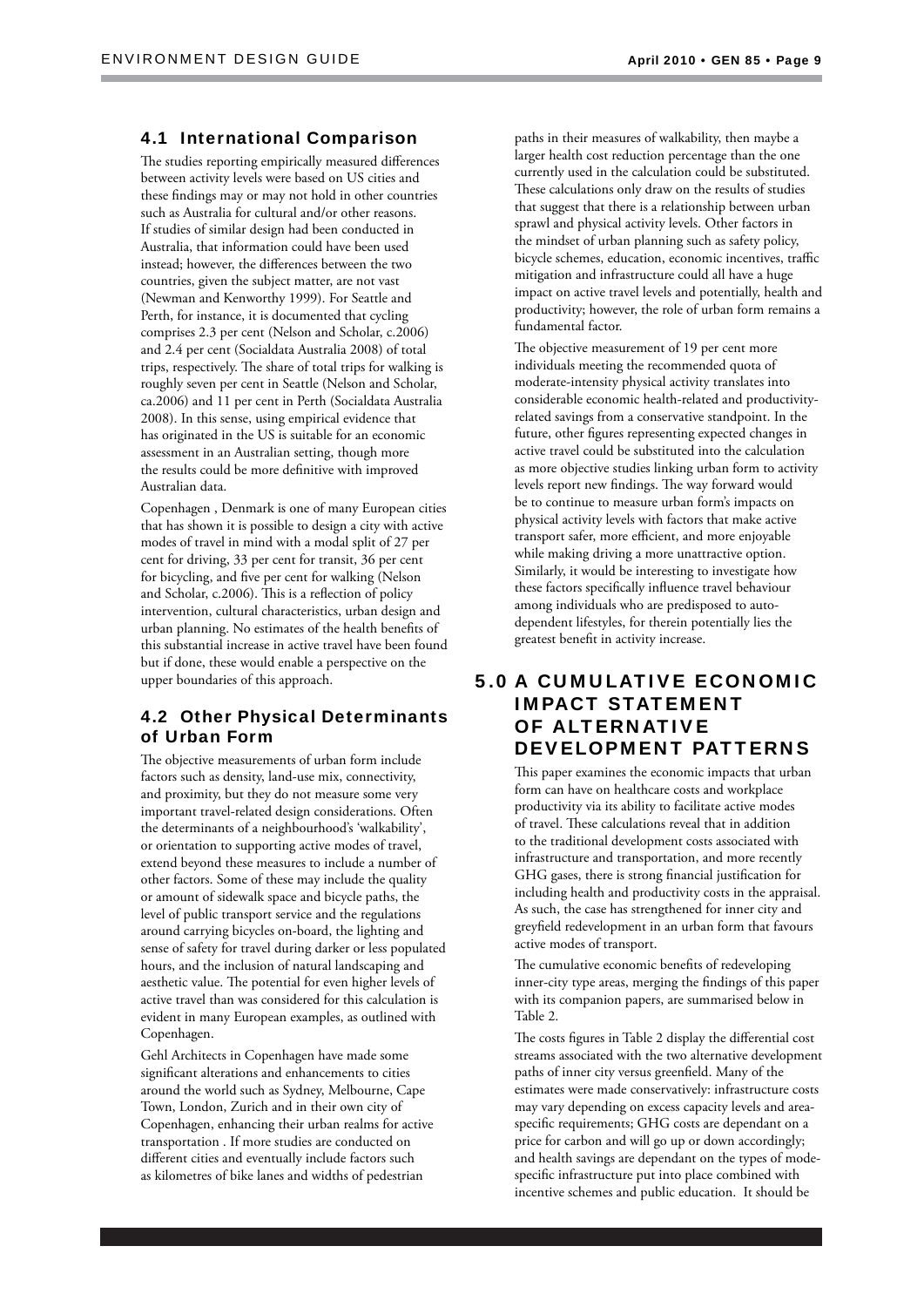| Figures are per 1000 dwellings   | <b>Inner</b>  | <b>Outer</b>  | <b>Difference</b> |
|----------------------------------|---------------|---------------|-------------------|
| <b>Infrastructure Costs</b>      |               |               |                   |
| Roads                            | \$5,086,560   | \$30,378,880  | \$25,292,320      |
| Water and Sewerage               | \$14,747,620  | \$22,377,460  | \$7,629,840       |
| Telecommunications               | \$2,576,110   | \$3,711,850   | \$1,135,740       |
| Electricity                      | \$4,082,120   | \$9,696,510   | \$5,614,390       |
| Gas                              |               | \$3,690,840   | \$3,690,840       |
| Fire and Ambulance               |               | \$302,510     | \$302,510         |
| Police                           |               | \$388,420     | \$388,420         |
| Education                        | \$3,895,460   | \$33,147,270  | \$29,251,810      |
| Health (Hospitals, etc.)         | \$20,114,870  | \$32,347,330  | \$12,232,460      |
| <b>Total Infrastructure</b>      | \$50,502,740  | \$136,041,070 | \$85,538,330      |
| <b>Transport Costs</b>           |               |               |                   |
| <b>Transport and Travel Time</b> | \$206,542,060 | \$342,598,100 | \$136,056,040     |
| Roads and Parking                | \$46,937,540  | \$154,826,100 | \$107,888,560     |
| <b>Externalities</b>             | \$2,219,880   | \$9,705,380   | \$7,485,500       |
| <b>Total Transport</b>           | \$255,699,480 | \$507,129,580 | \$251,430,100     |
| <b>Greenhouse Gas Cost</b>       |               |               |                   |
| Offset Cost (\$25/t)             | \$2,500,000   | \$5,400,000   | \$2,900,000       |
| Social Cost (\$215/t)            |               |               |                   |
| (NB. not included in total)      | \$21,500,000  | \$46,440,000  | \$24,940,000      |
| <b>Total Greenhouse</b>          | \$2,500,000   | \$5,400,000   | \$2,900,000       |
| <b>Physical Activity Costs</b>   |               |               |                   |
| <b>Healthcare Cost</b>           |               | \$4,229,950   | \$4,229,950       |
| <b>Productivity Loss</b>         |               | \$34,454,900  | \$34,454,900      |
| <b>Total Activity Costs</b>      |               | \$38,684,850  | \$38,684,850      |
| Total (excluding social cost)    | \$308,702,220 | \$687,255,500 | \$378,553,280     |

Table 2: Estimated development costs for an urban redevelopment compared to a fringe development

noted that the infrastructure costs are up-front costs that require payment upon initial development. The transport, GHG, health costs and productivity losses are present values calculated over a 50-year period and could be considered as operating costs of the respective types of development. Furthermore, as the health and productivity costs were calculated as foregone benefits by choosing to develop on the fringe, they appear as a cost in the 'Outer' column.

The magnitude of the different costs does provide some perspective on the overall costs of sprawl. Other studies (e.g. Costs of Sprawl – 2000) have indicated the substantial costs of infrastructure and transport, which the authors too have demonstrated and which should be of considerable concern to cities contemplating a future with plans to continue major greenfield development. However, it can now be seen that two of the newer parameters relating to urban development – the social costs of GHG and health-related productivity – add another substantial cost rationale to the value of redevelopment with more active transport modes built-in.

## 6.0 CONCLUSION

Despite the variations that can be expected from these types of calculations, the data provided indicate very substantial differences in costs between fringe and inner-city types of development. The dominant factors are infrastructure and transportation costs. The newer topics of GHG and health impacts are a little less yet are still substantial. They are important in policy decisions as they are part of a global and local governance system that will only want to see them reduced, not increased. The newly added productivity benefits are especially significant and comparable in scale to the infrastructure and transport savings.

The benefits to inner-city redevelopment compared to greenfields can be seen across a range of portfolios that go beyond the usual urban planning focus. Town planning decisions will impact on the ability of Australia to meet its GHG targets and the National Physical Activity Taskforce meeting its target of a five per cent increase in sufficiently active Australians. The synergies are numerous and as shown can be economically quantified.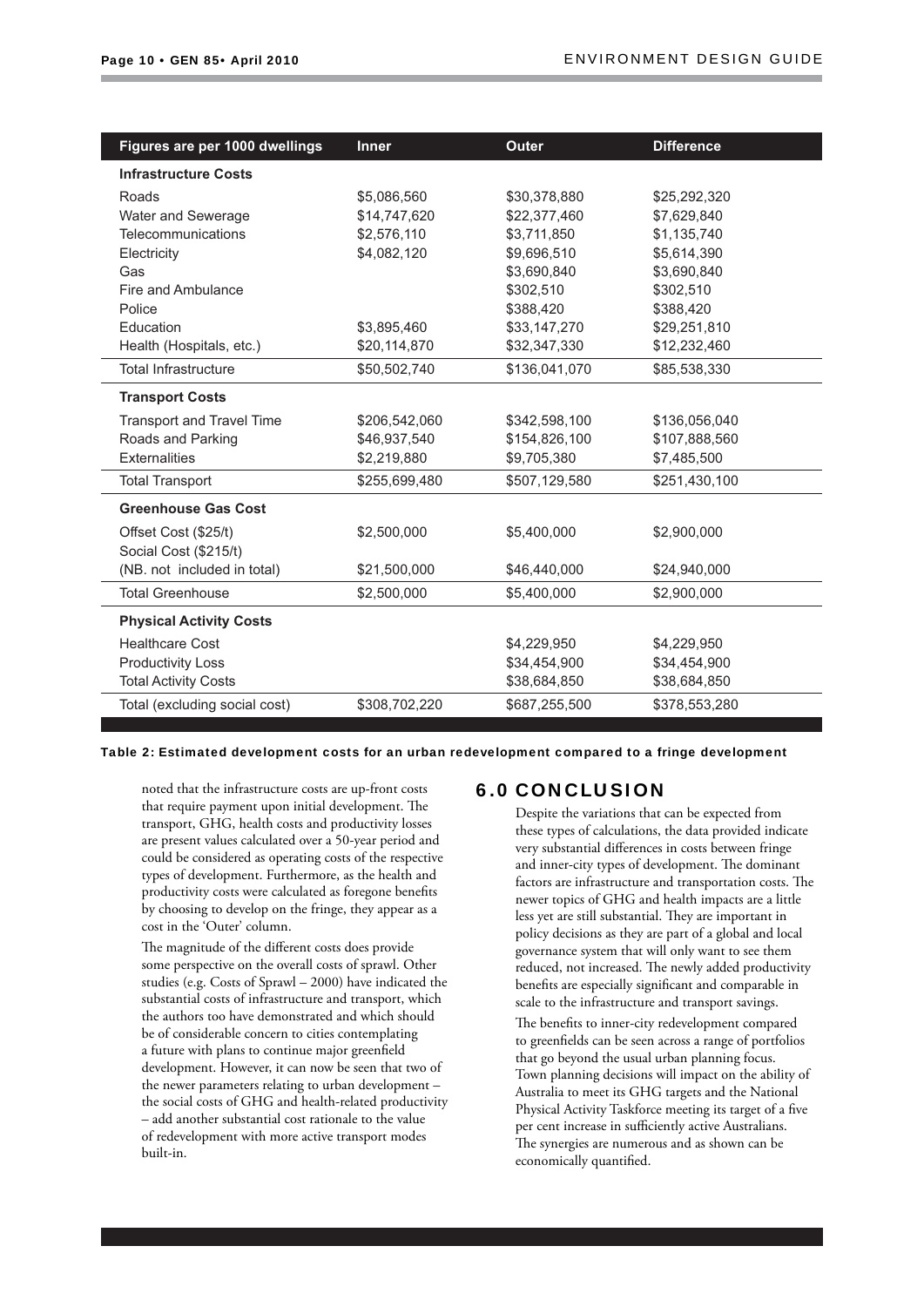The values of infrastructure, transportation, greenhouse gas, activity-related health and activity-related productivity for the different development types have been calculated from models and methods that can be used to predict values for any other planned development. This type of approach should become standard practice in evaluating different development projects.

## ACKNOWLEDGEMENT

This paper and the companion papers come from a research that was commissioned by Parsons Brinckerhoff Australia, although they have been adapted, and in some places expanded, then peer reviewed before being included in EDG. The original report is available online from: http://sustainability. curtin.edu.au/local/docs/Curtin\_Sustainability\_ Paper\_0209.pdf

## REFERENCES

Active Living Research, 2005, *Designing for Active Transportation*, viewed 12 April 2008: www.activelivingresearch.org/alr/files/ transportationrevised021105.pdf

Aldana, S and Pronk, N, 2001, 'Health Promotion Programs, Modifiable Health Risks, and Employee Absenteeism', *Journal of Occupational and Environmental Health*, 43, pp 36-46.

Australian and New Zealand Obesity Society (ANZOS), no date, *Obesity in Australian Adults: Prevalence Data*, viewed April 24 2008: www.asso.org. au/freestyler/gui/files//factsheet\_adults\_prevalence.pdf

Australian Bureau of Statistics (ABS), 2009, *6302.0 – Average Weekly Earnings, Australia, August 2009*, viewed 26th November 2009: www.abs.gov.au/ausstats/abs@. nsf/mf/6302.0/

Australian Bureau of Statistics (ABS), 2007, *3101.0 –Australian Demographic Statistics*, September 2007, viewed 11 April 2008: www.abs.gov.au/AUSSTATS/ abs@.nsf/allprimarymainfeatures/7E4A6C9EA5F9B7C 2CA25747100121455?opendocument

Australian Bureau of Statistics (ABS), 2006, *2068.0 – 2006 Census Tables of Population and Housing*, viewed 17 April 2008.

Australian Bureau of Statistics (ABS), 2004, *3236.0 – Household and Family Projections*, Australia, 2001 to 2026, viewed 14 April 2008.

Australian Bureau of Statistics (ABS), 2001, *1321.0 – Small businesses in Australia*, 2001, viewed 26 November 2009.

Bauman, A et al., 2002, *Getting Australia active: towards better practice for the promotion of physical activity*, National Public Health Partnership, Melbourne, March, 2002.

Berger, M et al., 2001, 'Alternative Valuations of Work Loss and Productivity', *Journal of Occupational and Environmental Medicine*, 43, pp 18-24.

Bray, R et al., 2005, *Report on Public Health and Urban Sprawl in Ontario: A Review of the Pertinent Literature*, unpublished, Environmental Health Committee, Ontario College of Family Physicians, viewed April 11 2008: www.cfpc.ca/local/files/Communications/ Current%20Issues/Urban%20Sprawl-Jan-05.pdf

Cao, X. et al., 2007, 'Do changes in neighborhood characteristics lead to changes in travel behavior? A structural equations model approach', *Transportation*, 34, pp 535-556.

Cao, X. et al., 2006, The influences of the built environment and residential self-selection on pedestrian behavior: evidence from Austin, TX. *Transportation*, 33:1, pp 1-20.

Chenoweth, D, 2007, *Worksite Health Promotion 2nd E*, Human Kinetics, Champaign, USA.

Department of Planning and Infrastructure (DPI), 2008, *Travelsmart in Perth 2000-2005: Increasing Physical Activity*, unpublished, Perth.

Econtech, 2007, *The Cost of Physical Inactivity*: *What is the lack of participation in physical activity costing Australia?*, orepared by Econtech Pty. Ltd. for Medibank Private, Canberra.

Ewing, R, 2005, 'Building Environment to Promote Health', *Journal of Epidemiology and Community Health*, 000, pp 1-2.

Ewing, R, 2005, 'Can the Physical Environment Determine Physical Activity Levels?', *Exercise and Sports Sciences Reviews*, 33:2, pp 69-75.

Ewing, R et al., 2003, 'Relationship between Urban Sprawl and Physical Activity, Obesity, and Morbidity', *American Journal of Health Promotion*, 18:1, pp 47-57.

Frank, L et al., 2007a, 'Stepping Towards Causation: Do Built Environments or Neighborhood and Travel Preferences Explain Physical Activity, Driving, and Obesity?', *Social Science & Medicine*, 65, pp 1898- 1914.

Frank, L et al. 2007b, 'Urban Form, Travel Time, and Cost Relationships with Tour Complexity and Mode Choice', *Transportation*, 35, pp 37-54.

Frank, L et al. 2006, 'Many Pathways from Land Use to Health', *Journal of the American Planning Association*, 72:1, pp .75-87.

Frank, L et al., 2005, 'Linking Objectively Measured Physical Activity with Objectively Measured Urban Form', American Journal of Preventative Medicine, 28:2, pp 117-125.

Frank, L et al., 2004, 'Obesity Relationships with Community Design, Physical Activity, and Time Spent in Cars', *American Journal of Preventative Medicine*, 27:2, pp 87-96.

Frank, L and Engelke, P, 2005, 'Multiple Impacts of the Build Environment on Public Health: Walkable places and the exposure to air pollution', *International Regional Science Review*, 28:2, pp 193-216.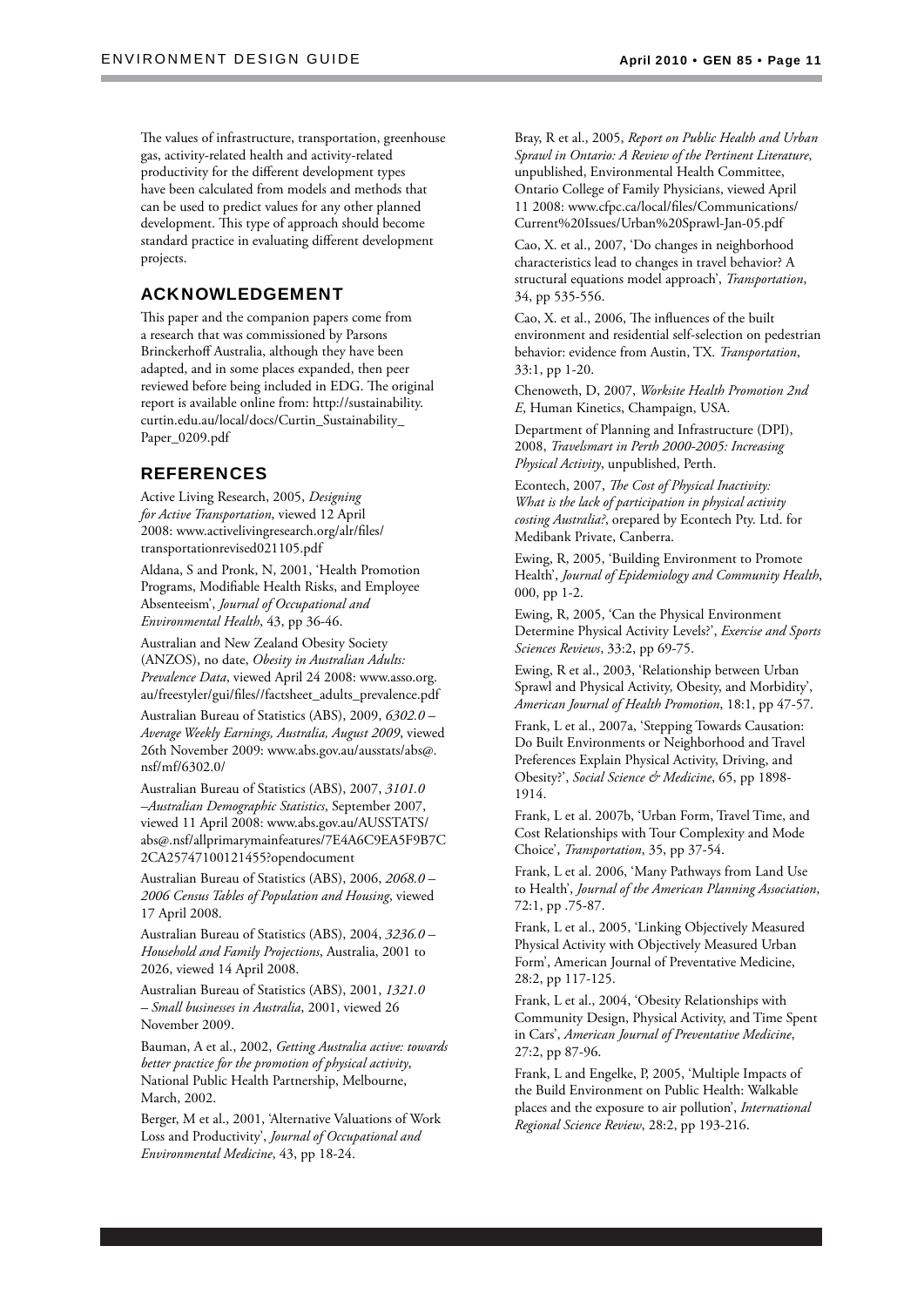Giles-Corti, B, 2006, *The Impact of Urban Form on Public Health*, paper prepared for the 2006 Australian State of the Environment Committee, Department of the Environment and Heritage, Canberra, www.deh. gov.au/soe/2006/emerging/public-health/index.html

Handy, S, et al., 2005, 'Correlation of Causality between the built environment and travel behavior? Evidence from North California', *Transportation* Research Part D, 10, pp 427-444.

James, G, et al., 2001, Potential for Increased Walking Trips, proceedings of the 2001 Walking the 21st Century conference held in Perth, WA, viewed 27 April 2008: www.dpi.wa.gov.au/mediaFiles/ walking\_21centconf01bpaper\_james.pdf

Kelly-Schwartz, AC, et al., 2004, 'Is Sprawl Unhealthy? A Multilevel Analysis of the Relationship of Metropolitan Sprawl to the Health of Individuals', *Journal of Planning Education and Research*, 24, pp184- 196.

Kessler, R, et al., 2003, 'The World Health Organisation Health and Work Performance Questionnaire', *Journal of Occupational and Environmental Medicine*, Vol 45, No. 2, February.

Lechner, L, and de Vries, H, 1997, 'Effects of an Employee Fitness Program on Reduced Absenteeism', *Journal of Occupational and Environmental Medicine*, 39:9, pp. 827-831.

Mills, P et al., 2007, 'Impact of a Health Promotion Program on Employee Health Risks and Work Productivity', *American Journal of Health Promotion*, 22:1, pp 45-53.

Nelson, A, and Scholar, V, c. , 2006, *Liveable*  Copenhagen: The Design of a Bicycle City, unpublished, Center for Public Space Research, Copenhagen, and the University of Washington, Seattle, viewed April 23 2008: www.sightline.org/research/sprawl/res\_pubs/ Livable\_Copenhagen\_reduced.pdf

National Research Council, 2002, *Costs of Sprawl – 2000*, National Academy Press, Washington DC, USA.

Newman, P and Kenworthy, J, 1999, *Sustainability and Cities: Overcoming Automobile Dependence*, Island Press, Washington DC, USA.

Oldridge, N, 2008, 'Economic Burden of Physical Inactivity: Healthcare costs associated with cardiovascular disease', E*uropean Journal of Cardiovascular Prevention and Rehabilitation*, 15:2, pp130-139.

Pronk, N. et al., 2004, The Association Between Work Performance and Physical Activity, Cardiorespiratory Fitness, and Obesity, *Journal of Occupational and Environmental Health*, 46, pp 19-25.

Proper, K. et al., 2002, 'Effectiveness of Physical Activity Programs at Worksites with Respect to Work-Related Outcomes', *Scandinavian Journal of Work, Environment and Health*, 28:2, pp 75-84.

Public Health Agency of Canada, 1993, *Economic Burden of Illness in Canada*, 1993, viewed 11 April 2008: www.phac-aspc.gc.ca/publicat/ebic-femc93/ burd4\_e.html

Reserve Bank of Australia, 2007, *Statement on Monetary Policy: November 2007*, viewed 23 April 2008: www.rba.gov.au/PublicationsAndResearch/ StatementsOnMonetaryPolicy/index.html

Saelens, B et al., 2003, 'Environmental Correlates of Walking and Cycling: Findings from the Transportation, Urban Design, and Planning Literatures', *Annals of Behavioural Medicine*, 25:2, pp. 80-91.

Shephard, R, 1992, 'A Critical Analysis of Work-Site Fitness Programs and Their Postulated Economic Benefits', *Medicine and Science in Sports and Exercise*, 24:3, pp 354-370.

Socialdata Australia, 2008, *Mode Choice*, viewed 22 April 2008: www.socialdata.de/daten/vm\_e.php

Stokols, D et al., 2003, 'Increasing the Health Promotive Capacity of Human Environments', American Journal of Health Promotion, 18, pp 4-13.

Streib, L, 2007, *World's Fattest Countries*, Forbes, viewed 8 February: www.forbes.com/2007/02/07/worldsfattest-countries-forbeslife-cx\_ls\_0208worldfat\_2.html

Sturm, R, 2004, 'The Economics of Physical Activity: Societal trends and rationales for interventions', *American Journal of Preventative Medicine*, 27:3S, pp 125-135.

Sturm, R, Cohen, DA, 2004, 'Suburban Sprawl and Physical and Mental Health', Journal of the Royal Institute of Public Health, 118, pp 448-496.

Trubka, R, et al., 2008, *Assessing the Costs of Alternative Development Paths in Australian Cities*, a discussion paper prepared by PB-CUSP Alliance.

Wattles, M, and Harris, C, 2003, 'The Relationship Between Fitness Levels and Employee's Perceived Productivity, Job Satisfaction, and Absenteeism', *Journal of Exercise Physiology*, 6:1, pp 24-32.

World Health Organisation, 2007, *Economic Assessment of Transport Infrastructure and Policies: Methodological guidance on the economic appraisal of health eff ects related to walking and cycling*, viewed 23 April 2008: www. euro.who.int/Document/E90944.pdf

Yancey, A, et al., 2007, 'Creating a Robust Public Health Infrastructure for Physical Activity Promotion', *American Journal of Preventative Medicine*, 32:1, pp 68-78.